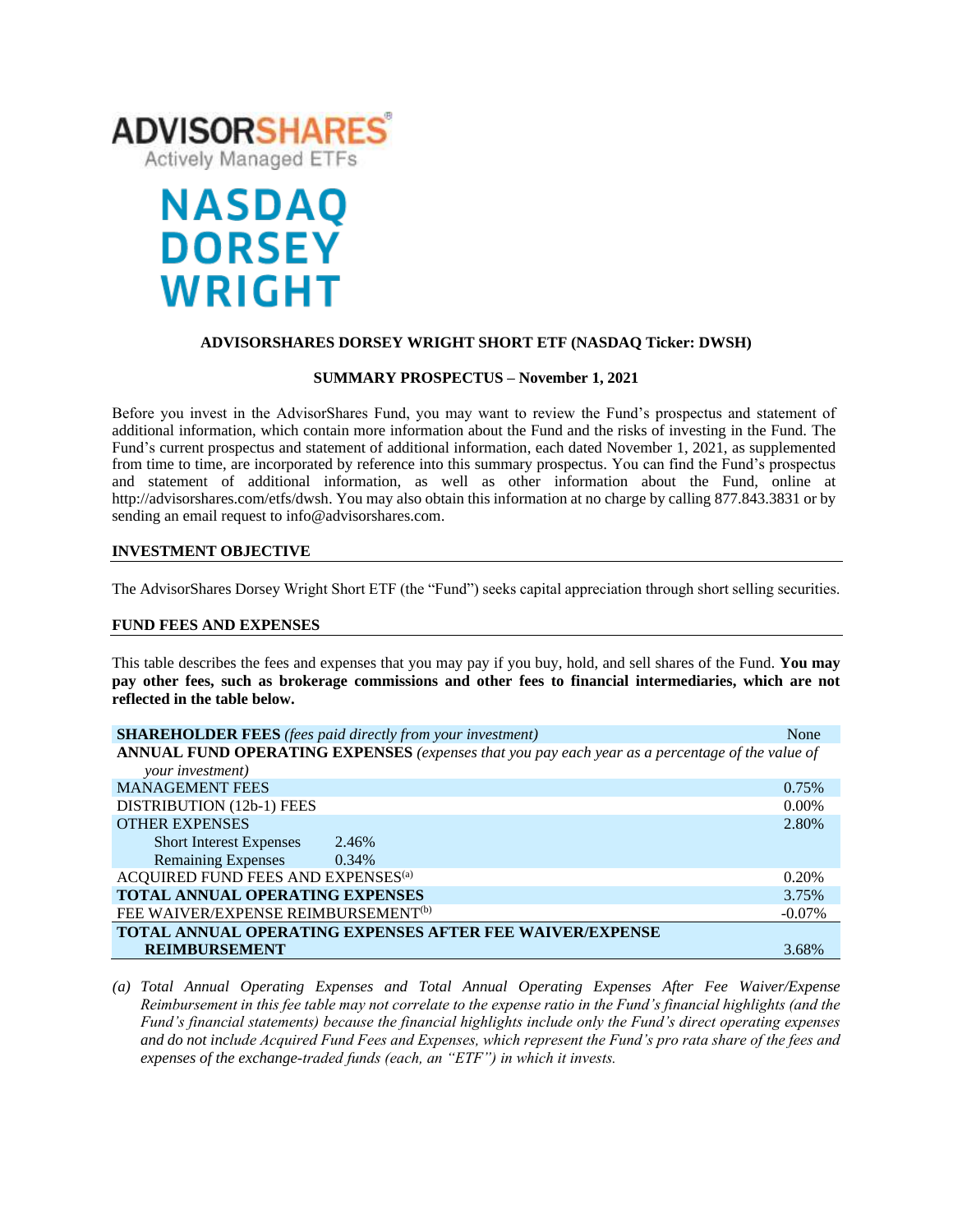*(b) AdvisorShares Investments, LLC (the "Advisor") has contractually agreed to waive its fees and/or reimburse expenses to keep net expenses (excluding amounts payable pursuant to any plan adopted in accordance with Rule 12b-1, interest expense, taxes, brokerage commissions, acquired fund fees and expenses, other expenditures*  which are capitalized in accordance with generally accepted accounting principles, and extraordinary expenses) *from exceeding 1.25% of the Fund's average daily net assets for at least one year from the date of this Prospectus. The expense limitation agreement may be terminated without payment of any penalty (i) by the Trust for any reason and at any time and (ii) by the Advisor, for any reason, upon ninety (90) days' prior written notice to the Trust, such termination to be effective as of the close of business on the last day of the then-current one-year period. If it becomes unnecessary for the Advisor to waive fees or reimburse expenses, the Trust's Board of Trustees may permit the Advisor to retain the difference between the Fund's total annual operating expenses and the expense limitation currently in effect, or, if lower, the expense limitation that was in effect at the time of the waiver and/or reimbursement, to recapture all or a portion of its prior fee waivers or expense reimbursements within three years of the date they were waived or reimbursed.*

### **EXAMPLE**

This Example is intended to help you compare the cost of investing in the shares of the Fund with the cost of investing in other funds. This Example does not take into account brokerage commissions and other fees to financial intermediaries that you may pay when purchasing or selling shares of the Fund. If these fees were included, your costs would be higher.

The Example assumes that you invest \$10,000 in the Fund for the time periods indicated and then sell all of your shares at the end of those periods. The Example also assumes that your investment has a 5% return each year and that the Fund's operating expenses remain the same. Although your actual costs may be higher or lower, based on these assumptions your costs would be:

|                                              | 1 YEAR | 3 YEARS 5 YEARS |         | 10 YEARS |
|----------------------------------------------|--------|-----------------|---------|----------|
| <b>AdvisorShares Dorsey Wright Short ETF</b> | \$370  | \$1.140         | \$1,929 | \$3.989  |

### **PORTFOLIO TURNOVER**

The Fund pays transaction costs, such as commissions, when it buys and sells securities (or "turns over" its portfolio). A higher portfolio turnover rate may indicate higher transaction costs and may result in higher taxes when Fund shares are held in a taxable account. These costs, which are not reflected in Total Annual Operating Expenses or in the Example, affect the Fund's performance. This rate excludes the value of portfolio securities received or delivered as a result of in-kind creations or redemptions of the Fund's shares. During the most recent fiscal year, the Fund's portfolio turnover rate was 243% of the average value of its portfolio.

### **PRINCIPAL INVESTMENT STRATEGIES**

Dorsey, Wright & Associates, LLC (the "Sub-Advisor"), the sub-advisor to the Fund, seeks to achieve the Fund's investment objective by obtaining short exposure to investment returns of the broad U.S. large-capitalization equity market by engaging in short sales of U.S.-traded equity securities and ETFs. Under normal circumstances, the Fund invests at least 80% of its net assets (plus any borrowings for investment purposes) in investments that create or result in short exposure to U.S. equity securities.

The Fund is actively-managed with an investment focus that applies a shorting strategy to the Sub-Advisor's core philosophy of relative strength. Relative strength investing involves buying securities that have appreciated in price more than the other securities in the investment universe and holding those securities until they underperform. In applying the Fund's shorting strategy to its core philosophy of relative strength, the Sub-Advisor will identify and short those securities with the highest relative weakness within the universe of investable securities, which is primarily comprised of large-capitalization U.S.-traded equity securities and ETFs.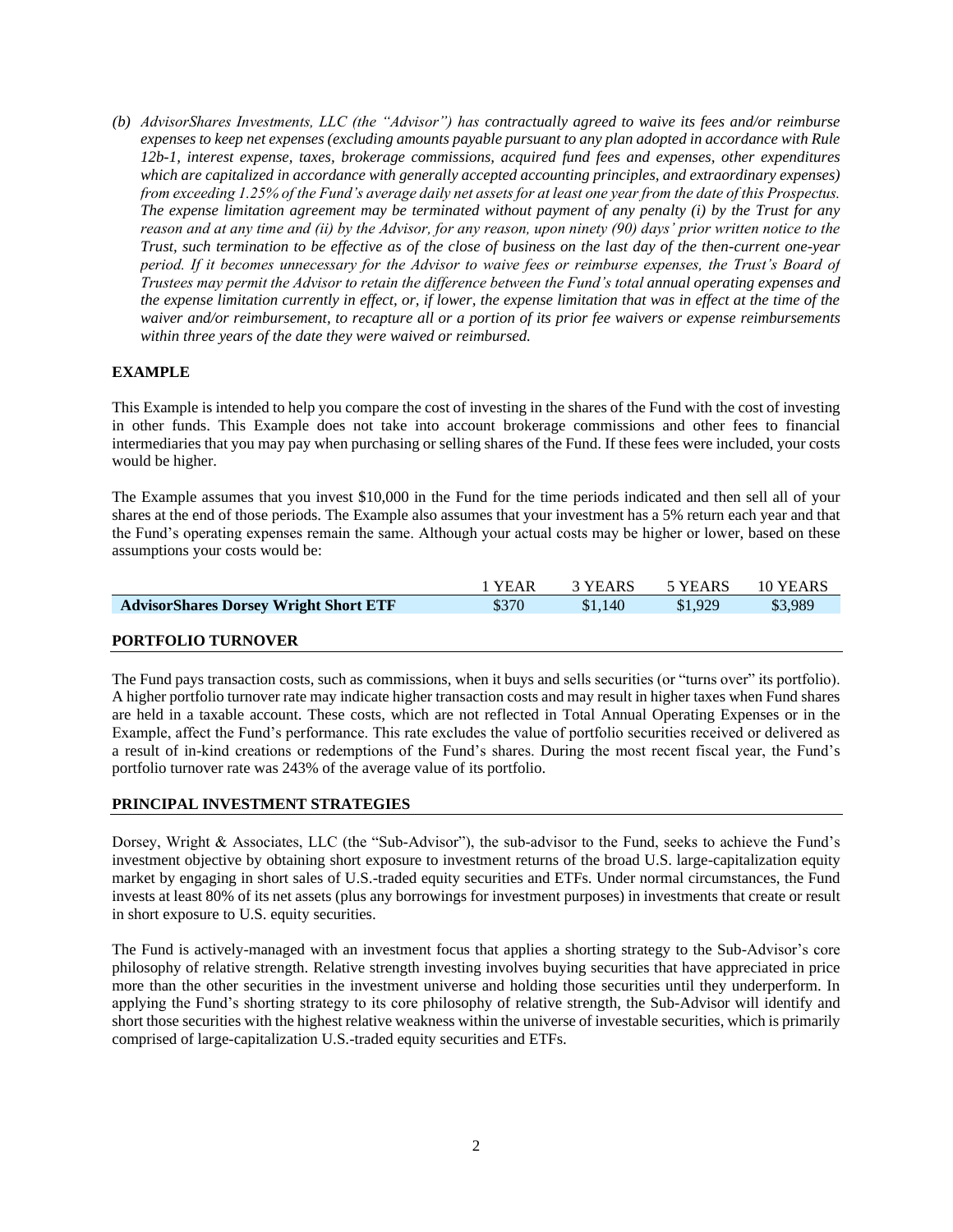The Sub-Advisor's investment process seeks to identify market periods, typically after severe market corrections, where the stocks with the most relative weakness may subsequently outperform the broader market. The Sub-Advisor will utilize a quantitative investment process to seek to identify these periods, and will engage in short sales to seek to outperform the broader equity market. The strategy is entirely based on market movement of the securities and there is no company fundamental data involved in the analysis. The Sub-Advisor's process is systematic and removes emotion from the day-today decision making. In implementing the strategy, stock consideration is strictly based on identifying opportunities to provide short exposure to the lowest ranked securities as measured by the relative strength investment process. The Fund's strategy may frequently involve buying and selling securities, which may lead to relatively high portfolio turnover.

On a day-to-day basis, for investment purposes and to cover its short positions, the Fund may hold U.S. government securities, short-term high quality fixed income securities, money market instruments, overnight and fixed-term repurchase agreements, cash and cash equivalents with maturities of one year or less, and ETFs that invest in these types of instruments.

### **PRINCIPAL RISKS OF INVESTING IN THE FUND**

The Fund is subject to a number of risks, described below, that may affect the value of its shares, including the possible loss of money. As with any fund, there is no guarantee that the Fund will achieve its investment objective.

**Equity Risk.** The prices of equity securities rise and fall daily. These price movements may result from factors affecting individual issuers, industries or the stock market as a whole. In addition, equity markets tend to move in cycles which may cause stock prices to fall over short or extended periods of time.

**ETF Market Risk.** In stressed market conditions, the market for certain ETF shares may become less liquid in response to deteriorating liquidity in the markets for the ETF's underlying portfolio holdings. This adverse effect on liquidity for the ETF's shares in turn can lead to differences between the market price of the ETF's shares and the underlying value of those shares. In addition, there are a limited number of institutions that act as authorized participants. If these institutions exit the business or are, for any reason, unable to process creation and/or redemption orders with respect to the Fund, or purchase and sell securities in connection with creation and/or redemption orders, as applicable, and no other authorized participant steps forward to create or redeem, or purchase or sell securities, as applicable, Fund shares may trade at a premium or discount to their net asset value ("NAV") and possibly face operational issues such as trading halts and/or delisting. The absence of an active market in the Fund's shares could lead to a heightened risk of differences between the market price of the Fund's shares and the underlying value of those shares.

**ETF Investment Risk.** Through its investments in other ETFs, the Fund is subject to the risks associated with the ETFs' investments, including the possibility that the value of the securities held by an ETF could decrease. These risks include any combination of the risks described in this section.

**Large-Capitalization Risk.** Large-cap securities tend to go in and out of favor based on market and economic conditions. During a period when the demand for large-cap securities is less than for other types of investments small-cap securities, for instance — the Fund's performance could be reduced.

**Management Risk.** The Sub-Advisor continuously evaluates the Fund's holdings, purchases and sales with a view to achieving the Fund's investment objective. However, achievement of the stated investment objective cannot be guaranteed. The Sub-Advisor's judgment about the markets, the economy, or companies may not anticipate actual market movements, economic conditions or company performance, and these judgments may affect the return on your investment.

**Market Risk.** Due to market conditions, the value of the Fund's investments may fluctuate significantly from day to day. Price fluctuations may be temporary or may last for extended periods. This volatility may cause the value of your investment in the Fund to decrease. Local, regional, or global events such as war, acts of terrorism, the spread of infectious illness or other public health issues, recessions, or other events could have a significant impact on the market generally and on specific securities. The market value of a security may also decline because of factors that affect a particular industry or industries, such as labor shortages or increased production costs and competitive conditions within an industry. Because of its link to the markets, an investment in the Fund may be more suitable for long-term investors who can bear the risk of short-term principal fluctuations, which at times may be significant.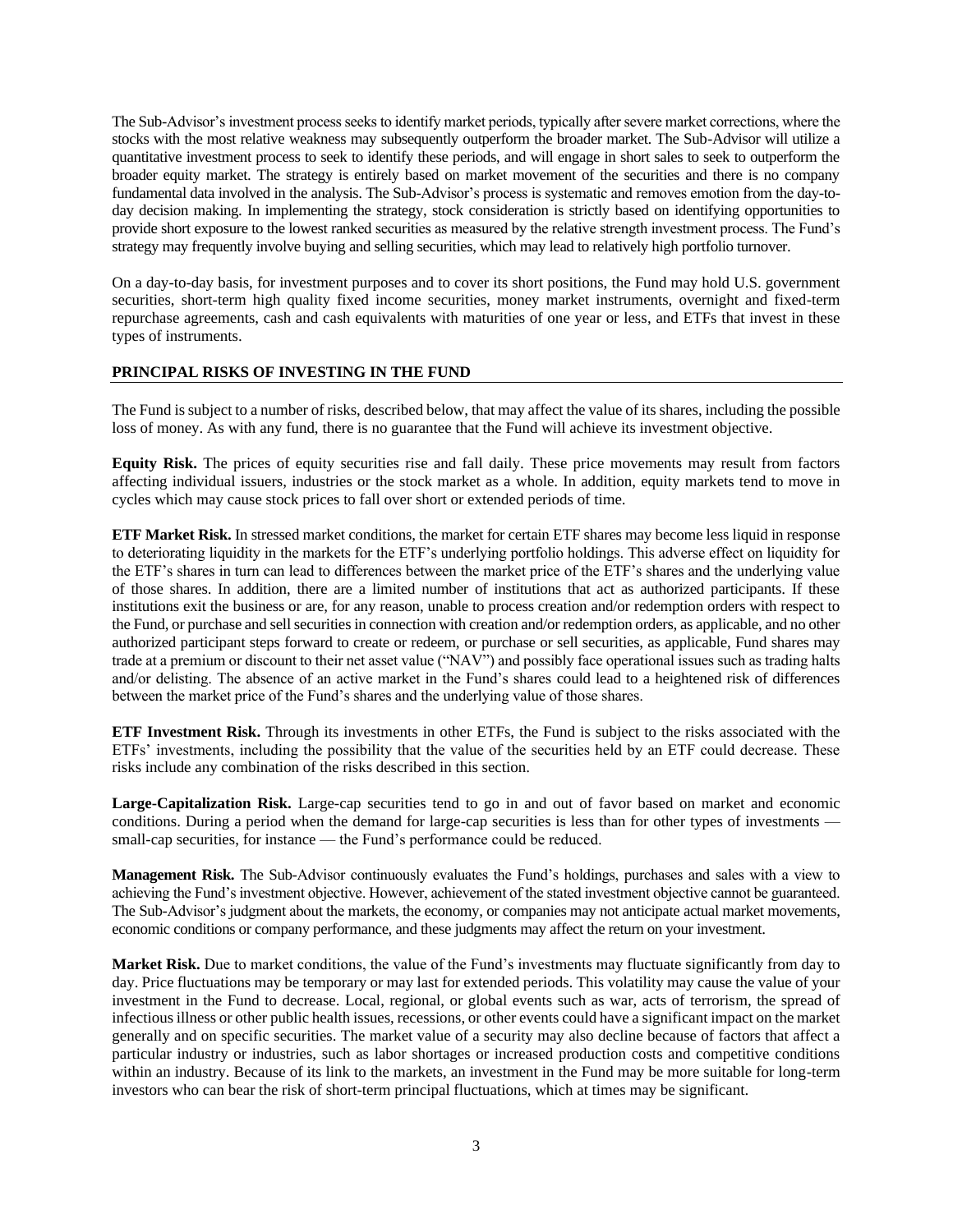**Portfolio Turnover Risk.** The Fund may experience relatively high portfolio turnover, which may result in increased transaction costs and Fund performance that is lower than expected.

**Short Sales Risk.** Short sales are transactions in which the Fund sells a security it does not own. To complete the transaction, the Fund must borrow the security to make delivery to the buyer. The Fund is then obligated to replace the security borrowed by purchasing the security at the market price at the time of replacement. The price at such time may be higher or lower than the price at which the security was sold by the Fund. If the underlying security goes down in price between the time the Fund sells the security and buys it back, the Fund will realize a gain on the transaction. Conversely, if the underlying security goes up in price during the period, the Fund will realize a loss on the transaction. Any such loss is increased by the amount of premium or interest the Fund must pay to the lender of the security. Likewise, any gain will be decreased by the amount of premium or interest the Fund must pay to the lender of the security. Because a short position loses value as the security's price increases, the loss on a short sale is theoretically unlimited. Short sales involve leverage because the Fund borrows securities and then sells them, effectively leveraging its assets. The use of leverage may magnify gains or losses for the Fund.

**Trading Risk.** Shares of the Fund may trade above or below their NAV. The trading price of the Fund's shares may deviate significantly from their NAV during periods of market volatility and, in such instances, you may pay significantly more or receive significantly less than the underlying value of the Fund's shares. There can be no assurance that an active trading market for the Fund's shares will develop or be maintained. In addition, trading in shares of the Fund may be halted because of market conditions or for reasons that, in the view of the NASDAQ Stock Market LLC (the "Exchange"), make trading in shares inadvisable.

### **FUND PERFORMANCE**

The bar chart and table that follow show how the Fund has performed on a calendar year basis and provide an indication of the risks of investing in the Fund. The table also shows how the Fund's performance compares to the S&P 500 Index, which is a broad-based, unmanaged measurement of changes in stock market conditions based on the average of 500 widely held common stocks. Both the bar chart and the table assume the reinvestment of all dividends and distributions. Past performance (before and after taxes) does not necessarily indicate how the Fund will perform in the future.

Updated performance information is available on the Fund's website at www.advisorshares.com.

# Return 2019 2020 0.00%  $-10.00%$  $-20.00%$  $-30.00%$  $-25.26%$  $-40.00%$  $-50.00%$  $-49.55%$  $-60.00%$

### **Calendar Year Total Returns**

The Fund's year-to-date total return as of September 30, 2021 was -23.32%.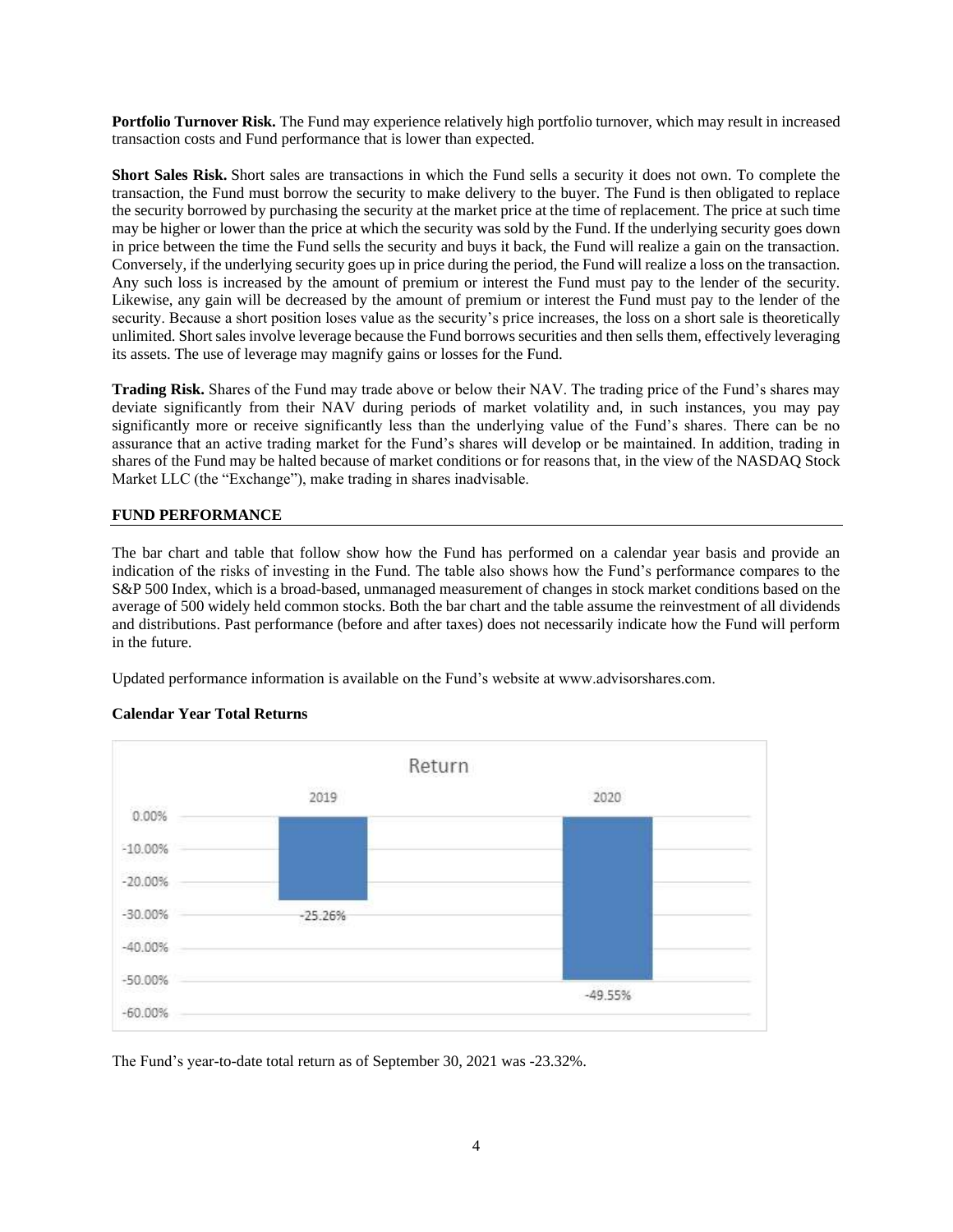5

## **Best and Worst Quarter Returns (for the period reflected in the bar chart above)**

|                       | Return  | <b>Ouarter/Year</b> |
|-----------------------|---------|---------------------|
| <b>Highest Return</b> | 53.79%  | 1O/2020             |
| Lowest Return         | -44.78% | 2Q/2020             |

### **AVERAGE ANNUAL TOTAL RETURNS FOR THE PERIODS ENDED DECEMBER 31, 2020**

|                                                                    |            | <b>Since Inception</b> |
|--------------------------------------------------------------------|------------|------------------------|
| ADVISORSHARES DORSEY WRIGHT SHORT ETF                              | 1 Year     | (7/10/2018)            |
| <b>Return Before Taxes Based on NAV</b>                            | $-49.55\%$ | $-26.88\%$             |
| <b>Return After Taxes on Distributions</b>                         | $-49.55\%$ | $-26.91%$              |
| Return After Taxes on Distributions and Sale of Fund Shares        | $-29.33\%$ | $-19.24%$              |
| S&P 500 Index (reflects no deduction for fees, expenses, or taxes) | 18.40%     | 14.88%                 |

After-tax returns are calculated using the highest historical individual federal marginal income tax rates and do not reflect the impact of state and local taxes. Actual after-tax returns depend on your tax situation and may differ from those shown and are not relevant if you hold your shares through tax-advantaged arrangements, such as 401(k) plans or individual retirement accounts. In some cases the return after taxes may exceed the return before taxes due to an assumed tax benefit from any losses on a sale of Fund shares at the end of the measurement period.

### **MANAGEMENT**

| <b>Name</b>                      | <b>Title</b> |
|----------------------------------|--------------|
| AdvisorShares Investments, LLC   | Advisor      |
| Dorsey, Wright & Associates, LLC | Sub-Advisor  |

### **PORTFOLIO MANAGER**

| Name and Title                                                  | <b>Length of Service with Sub-Advisor</b> |
|-----------------------------------------------------------------|-------------------------------------------|
| John G. Lewis, Senior Vice President & Senior Portfolio Manager | since June 2002                           |

### **PURCHASE AND SALE OF FUND SHARES**

The Fund issues and redeems shares on a continuous basis at NAV only in a large specified number of shares called a "Creation Unit." Only institutional investors that are acting as the Fund's authorized participants (typically brokerdealers) may purchase or redeem Creation Units. A Creation Unit transaction generally is conducted in exchange for a deposit of cash totaling the NAV of the Creation Units.

Individual Fund shares may only be purchased and sold in secondary market transactions through brokers. The shares of the Fund are listed on the Exchange and, because shares trade at market price rather than at NAV, shares may trade at a value greater than (premium) or less than (discount) NAV. When buying or selling shares in the secondary market, you may incur costs attributable to the difference between the highest price a buyer is willing to pay to purchase shares of the Fund (bid) and the lowest price a seller is willing to accept for shares of the Fund (ask) (the "bid-ask spread"). Recent information regarding the Fund's NAV, market price, premiums and discounts, and bid-ask spreads will be available on the Fund's website at www.advisorshares.com.

### **TAX INFORMATION**

The Fund intends to make distributions that may be taxed as ordinary income, qualified dividend income or capital gains (or a combination thereof), unless you are investing through a tax-advantaged arrangement such as a  $401(k)$  plan or an individual retirement account ("IRA"), which may be taxed upon withdrawal.